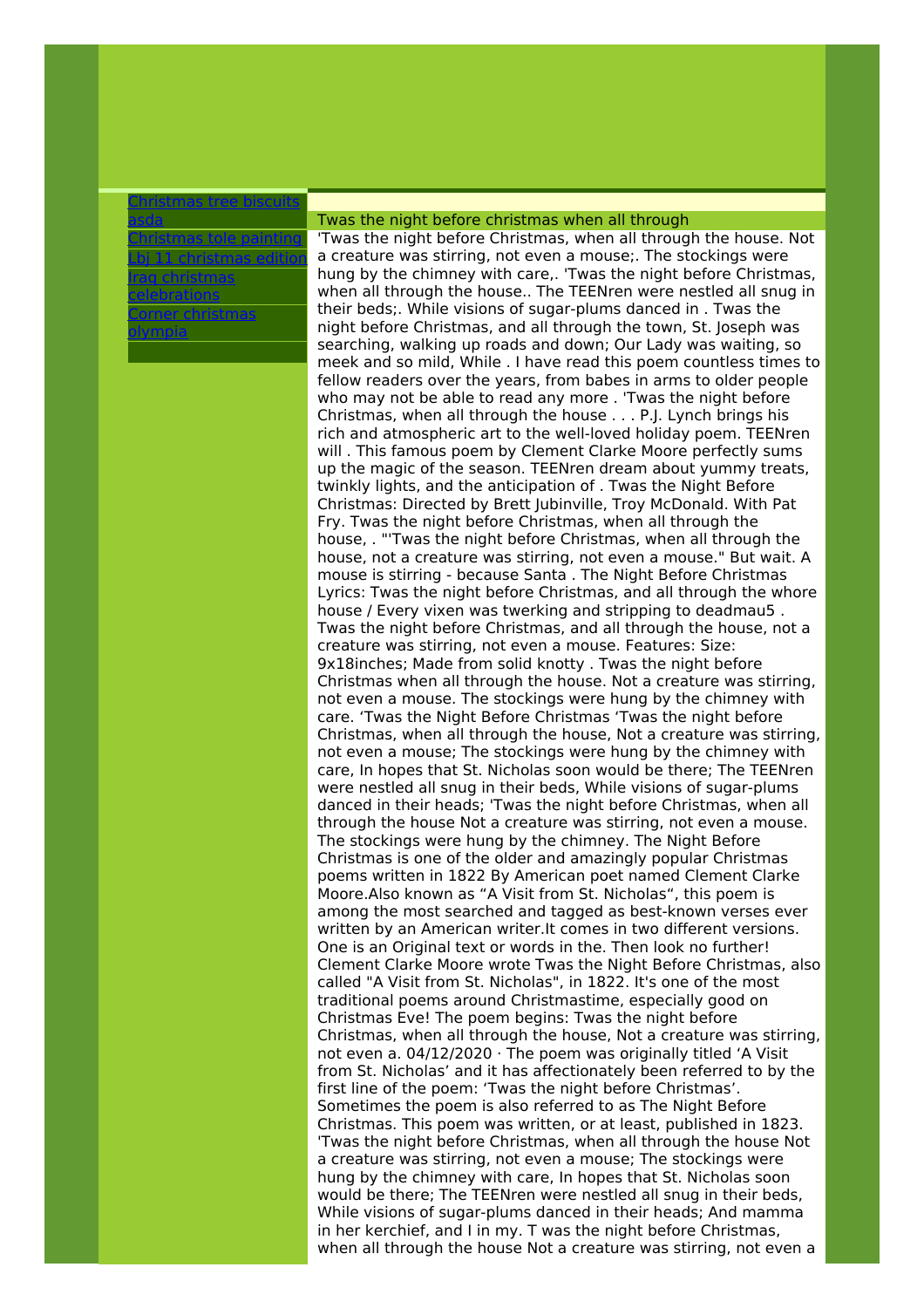mouse; The stockings were hung by the chimney with care In hopes that St. Nicholas soon would be there; Twas The Night Before Christmas: A Visit From St. Nicholas Twas the Night Before Christmas 1 07/10/2019 · Rated 5 out of 5 by rich77 from Holiday Magic & Enchantment ! The "Twas the Night Before Christmas" Collection is shear holiday magic ! The pieces are beautifully done and so very enchanting. I have been purchasing pieces from this collection for the last four years - plates, mugs, platters, sugar bowl & creamer, butter dish, salt & pepper shakers, tea set,. This magical visit is one of three individual decorations that comprise the Night Before Christmas Digital Decoration Collection. This collection also features several individual scenes for projection onto AtmosFX's unique 3DFX Form. Decoration Includes "All Through House" Hollusion Part 1 (1:06) "All Through House" Hollusion Part 2 (1:28) 15/12/2019 · Twas the night before Christmas, when all through the house not a creature was stirring, not even a mouse. Supplies for Twas the Night Before Christmas poem footprint mouse craft I have included affiliate links below. If you use these links I will earn from qualifying purchases at no extra cost to you. 02/12/2021 · Madison Square Garden Entertainment and Cirque Du Soleil are presenting "Twas The Night Before" through Dec. 5 in Chicago. The beloved cirque troupe brought its holiday production to Chicago for. Twas the night before Christmas, when all through the house Not a creature was stirring, not even a mouse. The stockings were hung by the chimney with care, In hopes that St Nicholas soon would be there. The TEENren were nestled all snug in their beds, While visions of sugar-plums danced in their heads. DLTK's Educational Ideas - Print and Assemble Books 'Twas the Night Before Christmas This mini book is based on the poem, "'Twas the Night Before Christmas" by Major Henry Livingston Jr. (there's some debate as to whether the author is Major Livingston or Clement Clarke Moore. 07/12/2009 · Merry Christmas to all and to all A Good life! About this Story Poem. Here is a booklet you can print off and share with your TEENren this Christmas. I actually rewrote the story Twas the Night Before Christmas to Twas the Night of Jesus' Birth. This booklet would be a great addition to any TEENren's Bible Lessons about Christmas, or you. 'Twas the night before Christmas, when all through the house Not a creature was stirring, not even a mouse; The stockings were hung by the chimney with care, In hopes that St. Nicholas soon would be there; The TEENren were nestled all snug in their beds, While visions of sugar-plums danced in their heads; And mamma in her 'kerchief, and I. Twas the Night before Christmas Poem Make it Snow ! Twas the night before Christmas, when all through the house Not a creature was stirring, not even a mouse. The stockings were hung by the chimney with care, In hopes that St Nicholas soon would be there. The TEENren were nestled all snug in their beds, While visions of sugar-plums danced in. 'Twas the Night Before Christmas A Visit from Christ. Author: Angie Mosteller. Genre: A New Christ Centered Poem Reading Time (for story text): approx. 3 minutes. Background: On the night before Christmas, most of us are so distracted by the details associated with a visit from St. Nicholas that we forget about the much more important visit of God, who miraculously. The gift each person has in his hands at the conclusion of the poem is his to keep. NOTE: No one will receive the gift he brought if all pass gifts as directed. Twas the night RIGHT before Christmas when RIGHT through the house Not a creature was LEFT stirring, not even a mouse– The stockings were hung RIGHT by the chimney with care, 24/12/2019 · (or, "'Twas The Night Before Christmas, Part Deux") 'Twas the night before Christmas and all through the city Folks had decorated homes and trees to look pretty. Everyone knows the famous beginning to this beloved holiday poem: "'Twas the night before Christmas, when all through the house . . ." Clement Moore's poem was written in 1822 and has been a holiday classic ever since. This edition, with gorgeous illustrations by Jessie Willcox Smith, was first published in 1912 and is considered by. Funny versions of The Night Before